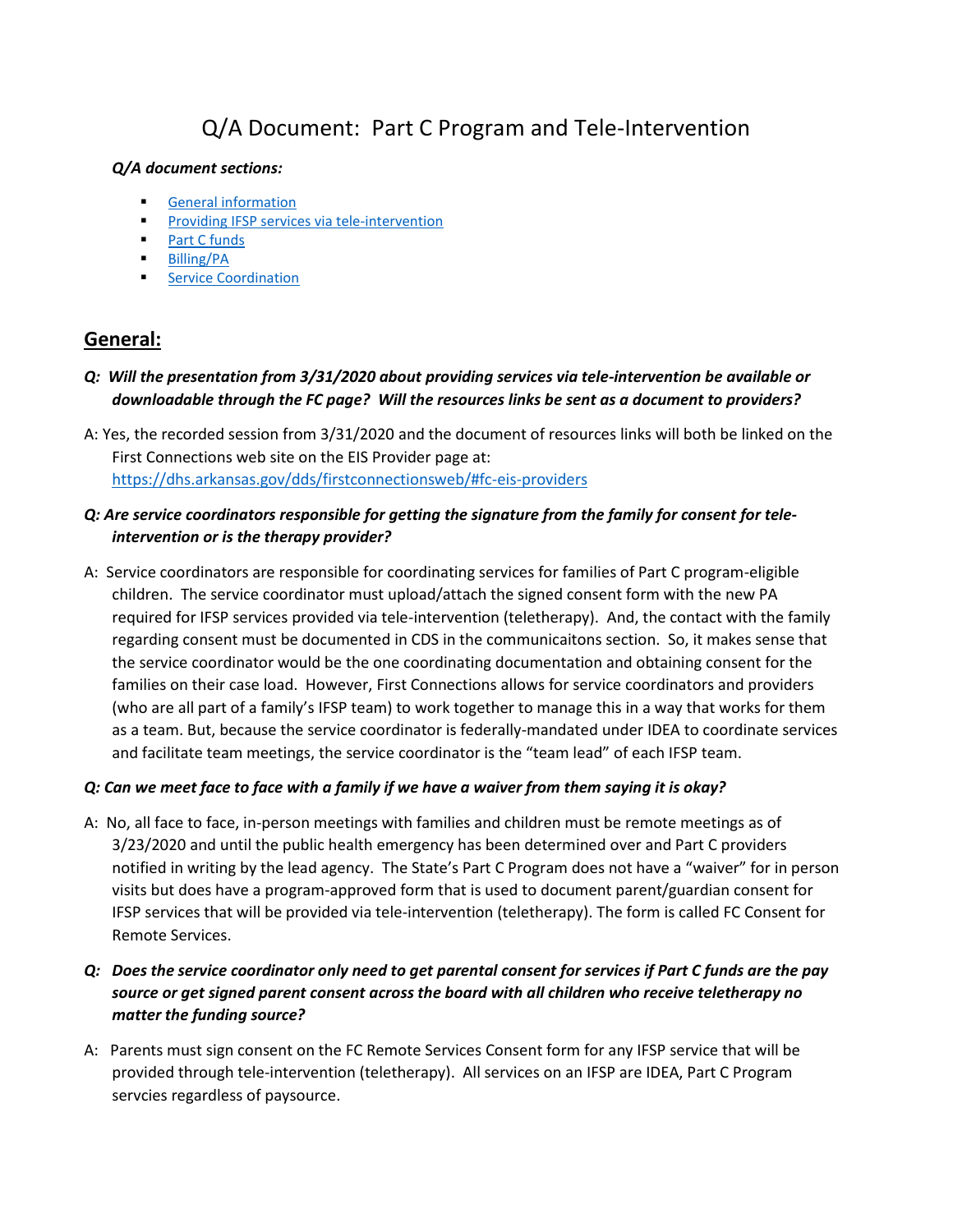# *Q: On the FC Remote Services Consent Form (teletherapy consent form), is the provider listed in the "Other individuals" box or someone else?*

A: Anyone the family would like to call in to participate in their remote session who is not at the familly's location is recorded in the "other individuals" box of the FC Remote Services Consent Form. For example, if a grandparent wanted to participate, the parent can grant consent for her to join into the remote session. The parent or another adult at the home with the child would still have to be present/participating in the session.

### *Q: If the developmental evaluation was already completed, can the IFSP team move forward with determining program eligibility and making the initial IFSP to provide services?*

A: Yes, if the developmental evaluation report is in the child's electronic record in CDS, the service coordinator can conduct the initial IFSP meeting virtually (teleconference) with the 3 required participants/roles: family, SC, evaluator or evaluation interpreter. The child/family may receive services on this IFSP via tele-intervention (teletherapy) if the parent grants/signs consent for services to be provided remotely.

# *Q: If the initial IFSP meeting was held prior to the outbreak, can the child/family receive services now if they have not been seen by the provider they chose at their initial IFSP meeting.*

A: Yes, after the parent grants/signs consent for services via tele-intervention (teletherapy).

**[Return to main page](#page-0-1)**

# <span id="page-1-0"></span>**Providing IFSP Services via Tele-intervention:**

- Q: *Is there a FC Tele-Intervention Session Outcome form that therapists send to parent/guardian to sign after each session or can we use our program's current 'data sheet' noting 'remote session' in our session note and have the parent/guardian sign electronically?*
- A: There is an FC form that must be used to document any service on an IFSP provided via Tele-Intervnetion (DT, OT, PT, SLP). The form is called: FC Tele-Intervention Session Outcome Form. It must be completed and signed by the adult caregiver who particpated in the tele-intervention (teletherapy) session and uploaded in the case notes of the child's electronic record in CDS.

When saving the file to attach/upload in CDS, the file name must begin with the word "Remote" and include the date of service. Recommended file name format: Remote + discipline + first initial + last name + date. Example: RemoteOTJDoe4\_3\_2020 or RemoteSPJDoe4\_3\_2020).

# *Q: For kiddos that have an annual evaluation coming up what do we do? Do we stop services at that point since we can't do the annual re-eval? Will the IFSP expire?*

A: First Connections will allow for an extension of time (similar to Medicaid's extension for annual evaluations in DMS 04). The IFSP team will have to meet to develop a new IFSP (before the old one expires). Part of that process includes determination of the child's ongoing eligibility for the Part C program. The IFSP team is encouraged to use informal means of assessment, including (but not limited to) a developmental screening (with parent consent), assessment of progress in meeting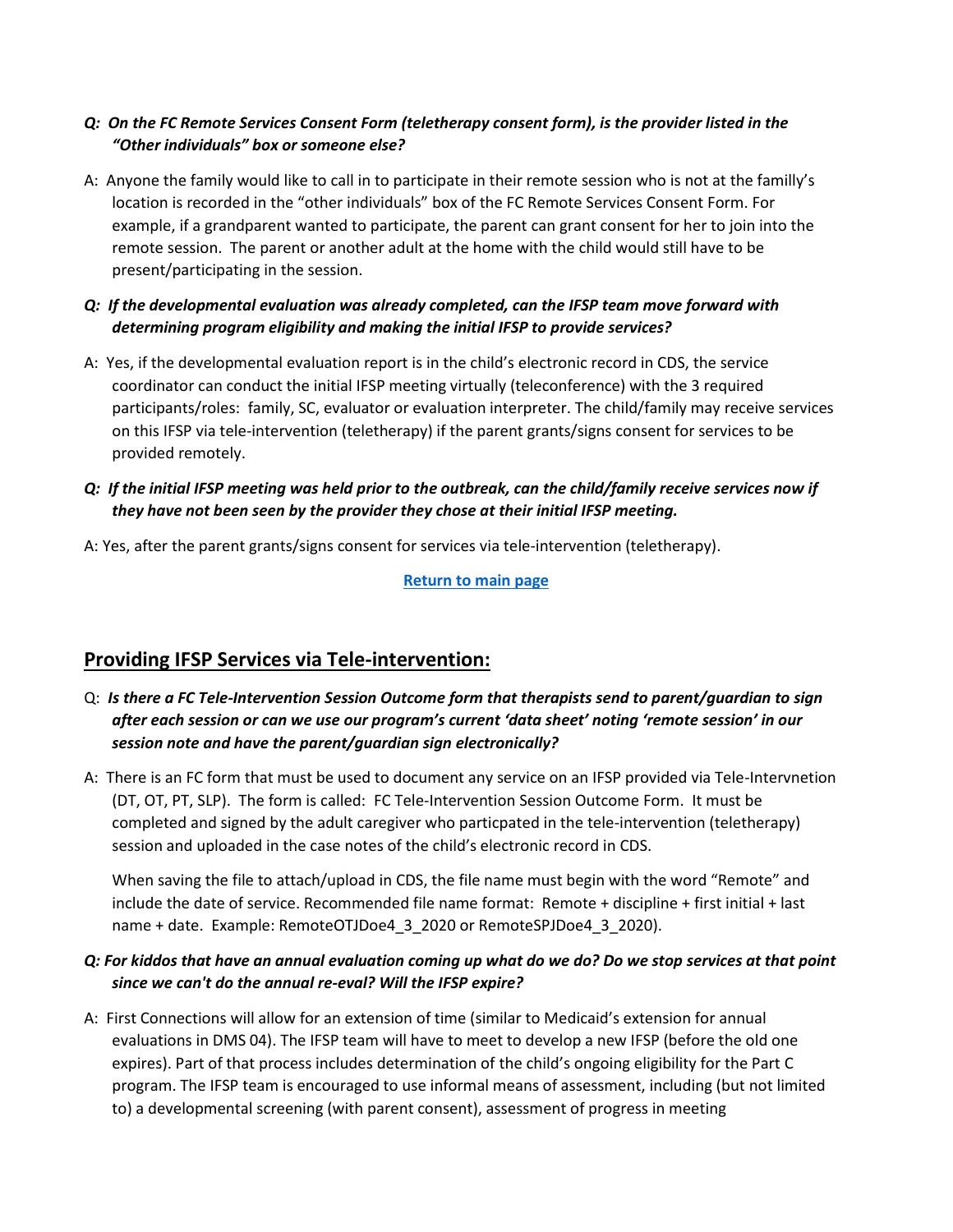goals/objectives, COS rating, etc. and make a determination (as a team) of the child's ongoing program eligibility and document this in CDS on the IFSP page where date of eligibility determination and category of program eligibility is recorded.

### *Q: If family does not have access to technology, can we resume IFSP services when this all ends?*

A: Yes, when the lead agency notifies Part C providers in writing that the public health emergency has ended, service provision will return to typical modes of delivery and regular Part C program policies/proceudres. The family's IFSP team documents in the case notes of the child's electronic records any situation in which a family is unable to participate remotely or when a family chooses to "take a break" and not participate in IFSP services for an extended period of time. When the family resumes services, an assessment of child functioning can be accomplished as part of a delivered service session and the IFSP team will meet to update the plan to meet the family's current priorities and adjust the plan to meet the child's current needs/strengths/interests/functioning.

#### *Q: Is additional funding available for the children who typically get DT with medicaid reimbursement?*

A: Yes, Part C providers needing additional Part C funding to provide developmental therapy via teleintervention to program-eligible children whose DT was paid by Medicaid, may request additional funding for DT therapy in 30-day increments with a fillable form. DT can be offered via tele-intervention for a maximum of 60 minutes per week; IFSP teams may choose to provide tele-intervention for less time (45 minutes) or for 60 minutes every other week, depending on parent/caregiver need for support.

#### *Q: Do we need to wait for a new PA prior to starting Teletherapy?*

A: Yes. Every service on an IFSP that will be provided via tele-intervention (or teletherapy) must have a new PA. PAs for IFSP services provided via tele-intervention are requested in 30-day increments. IFSP services provided via tele-intervention may be provided (maxiumum) 60 minutes per week (per discipline/service on an IFSP), regardless of pay source.

#### *Q: Does the teletherapy platform we choose need to be HIPAA compliant?*

A: The platform or application used to provide IFSP services to parents/caregivers of children with a current IFSP must be accessible to the family at no cost, work on a variety of different devices, easy to install/use, and easy to explain to family members who need assistance usign the technology to attend their virtual sessions.

#### *Q: If a child is in a daycare, how do we provide services to that child during this period?*

A: The provider would work with the family to identify a time convenient to the family to participate in their early intervention via tele-intervention (tele-therapy) with their child at home at a time when the child is not in class.

# *Q: If a family chooses to not do their IFSP services via teletherapy at this time, what does the IFSP team need to do?*

A: Families have the right to "take a break" for whatever reason for a period of time. The EI professional who spoke with the parent/gaurdian (SC or therapist) would docoument that the family has elected to not continue services during the public health emegerncy via teletherapy in the case notes child's electronic record in CDS and communicate this information (email is fine) with the other memebers of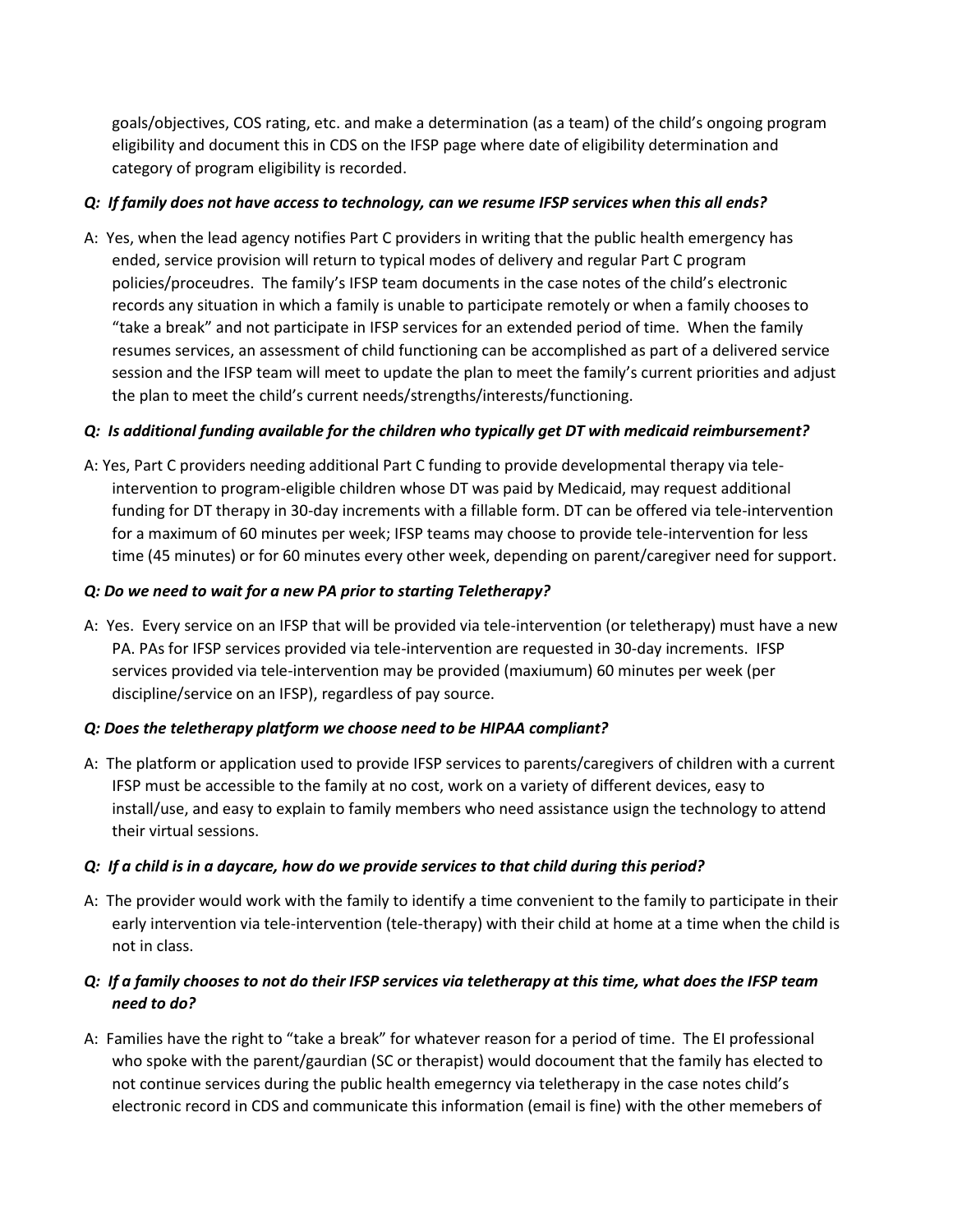the IFSP team.

The family should be offered developmentally appropriate activities to do at home with the child and document these actions to support the familliy in the child record in CDS. These activities should correspond with the family's priority area or area of greatest concern (such as "communication" or "movement"). The SC and parent/guardian should determine how often/when the SC should contact the family to "touch base" (in a month, at the time the next IFSP review is due, etc) regarding the child's services on the IFSP.

#### **[Return to main page](#page-0-1)**

# <span id="page-3-0"></span>**Part C Funds:**

#### *Q: What if we don't have any Part C funds in CDS? How do we request these PA's?*

A: Part C providers needing additional Part C funding to provide services on a child's current IFSP via teleintervention, may request additional funding in 30-day increments with a fillable form that is completed and emailed t[o Amanda.Smith@dhs.arkansas.gov](mailto:Amanda.Smith@dhs.arkansas.gov) .

See the section below for information about PA requests.

**[Return to main page](#page-0-1)**

# <span id="page-3-1"></span>**Billing/PA:**

- *Q: Since every IFSP service that will be provided via teletherapy requires a new PA. Do providers need to de-obligate the original PA?*
- A: Providers will need to de-obligated funding on current PAs for the dates those services are provided via Tele-Intervention.
- *Q: Do providers continue to request a PA for tele-intervention services in the CDS system under 'Prior Authorization' tab or through a "Provider Portal" in Interchange?*
- A: Service coordinators continue to submit PA requests in CDS in the Prior Authorization section for any IFSP service that will be provided via Tele-intervention and paid for with Part C funding. The SC attaches the FC Remote Services Consent form to the PA request (either in the Justification section or where the Rx goes) and types "teletherapy" in the notes box of the PA request. These PA requests are for 30-day increments. IFSP services provided via tele-intervention (teletherapy) may not exceed eight thirtyminute units per month (per discipline/service) on a current IFSP.

For services on an IFSP provided via Tele-Intervention that are funded by Medicaid (OT, PT, ST), the provider enters the PA request in the Provider Portal. There are how-to guides on entering the PA in the Provider Portal help section "Job Aids." The FC Remote Services Consent Form must be in the child's electronic record in CDS and is uploaded/attached in case notes when there is not a PA entered in CDS.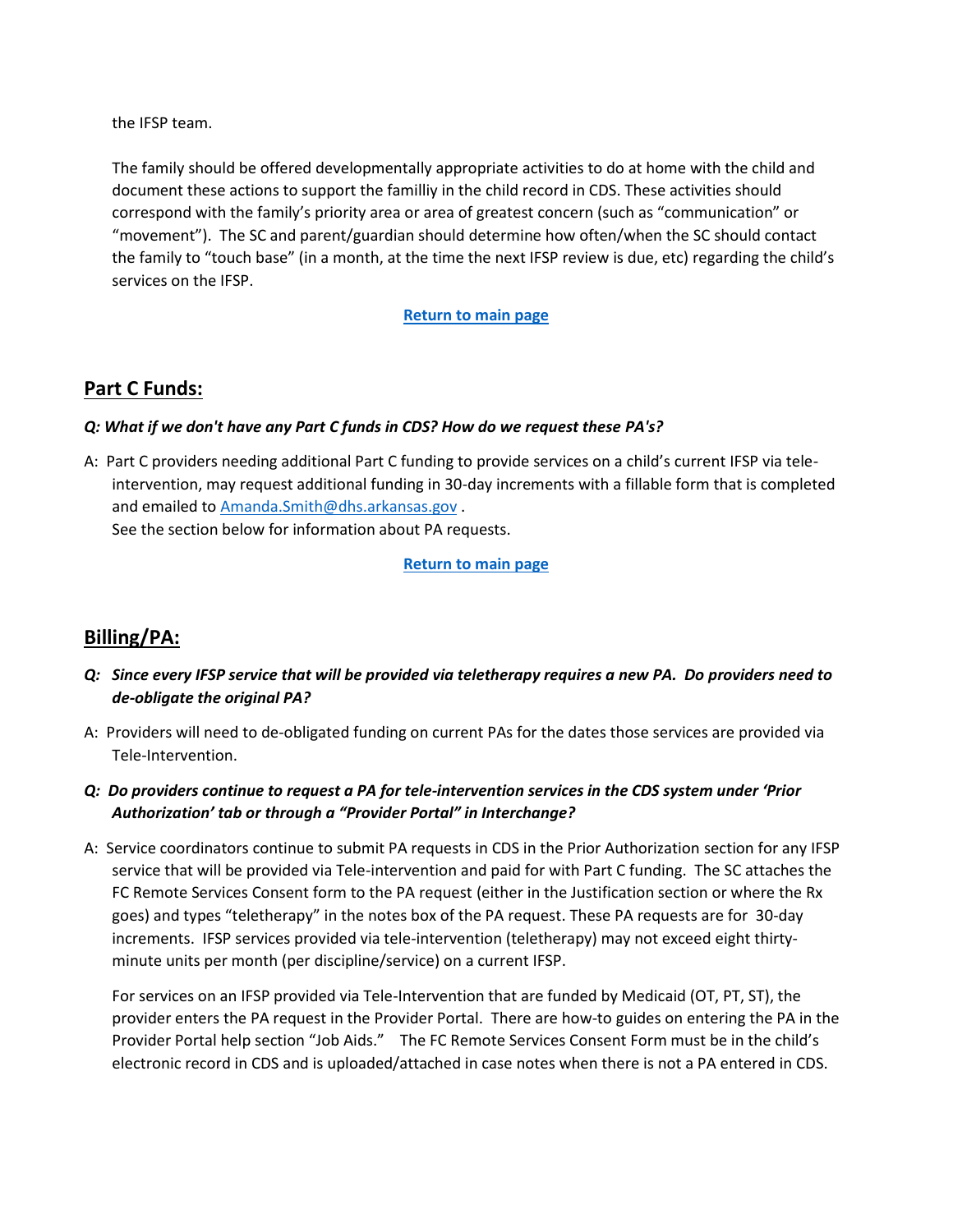- *Q: I tried using the PA # as the number for the beneficiary but that did not work for me. Can someone walk me through that?*
- A: Only use the Medicaid or DDS ID number as the beneficiary number.
- *Q: Will EI follow Medicaid that telehealth is limited to 30 minute sessions at a maximum of 90 minutes per week?*
- A: Services on a current IFSP can be provided via tele-intervention (teletherapy) for a maximum of eight 30 minute units per month (per service/discipline). The IFSP team may decide to do two 30-minute sessions per week, one 45-minute session per week, or 60-minutes per week (or less – 60 minutes every other week) depending on the preferences and needs of the family.

# *Q: Does Medicaid only require a new PA for "Parent Education?"If we have a current PA for services on a child's IFSP, do we have to request a new PA for those services?*

- A: Medicaid guidance in DMS 04 and 04a indicates teletherapy services are 100% PAd. A new PA is required to enter the GT and 02 modifiers for all services provided via teletherapy. A new PA is required for any service on an IFSP that will be provided via teletherapy. Providers can de-obligate unused funds from PAs current prior to the public health emergency.
- *Q: Will billed claims be similar to Medicaid: Include Place of Service = 02 and GT modifier for all CPT codes?*
- A: Yes, the GT and 02 modifiers are required for all services provided via teletherapy.

# *Q: How long will take to process PA for this teletherapy? Will the PA unit increase staff to process the additional PAs for teletherapy?*

A: This is a new way of doing business and we are not sure of the process time. We're anticipating a short turn around with providers assisting by entering the required pa information in Medicaid's Provider Portal. This will generate a tracking number notifying the pa unit to review, modify and/or approve to create a pa number.

# *Q: When the provider or the service coordinator receives a prescription from the PCP "late" (after services have already been done), what needs to happen then?*

A: If the service coordinator put in a PA request for services to be provided using Part C funds (for a child receiving Medicaid) because there was no Rx for the evaluation or service, when the Rx is received, the provider can de-obligate the Part C funds and submit billing to Medicaid for the services.

#### **[Return to main page](#page-0-1)**

# <span id="page-4-0"></span>**Service Coordination:**

*Q: If a child is referred to the Part C program and meets Part C Program eligibility, can the initial IFSP be created and services provided before the DT evaluation has been completed?*